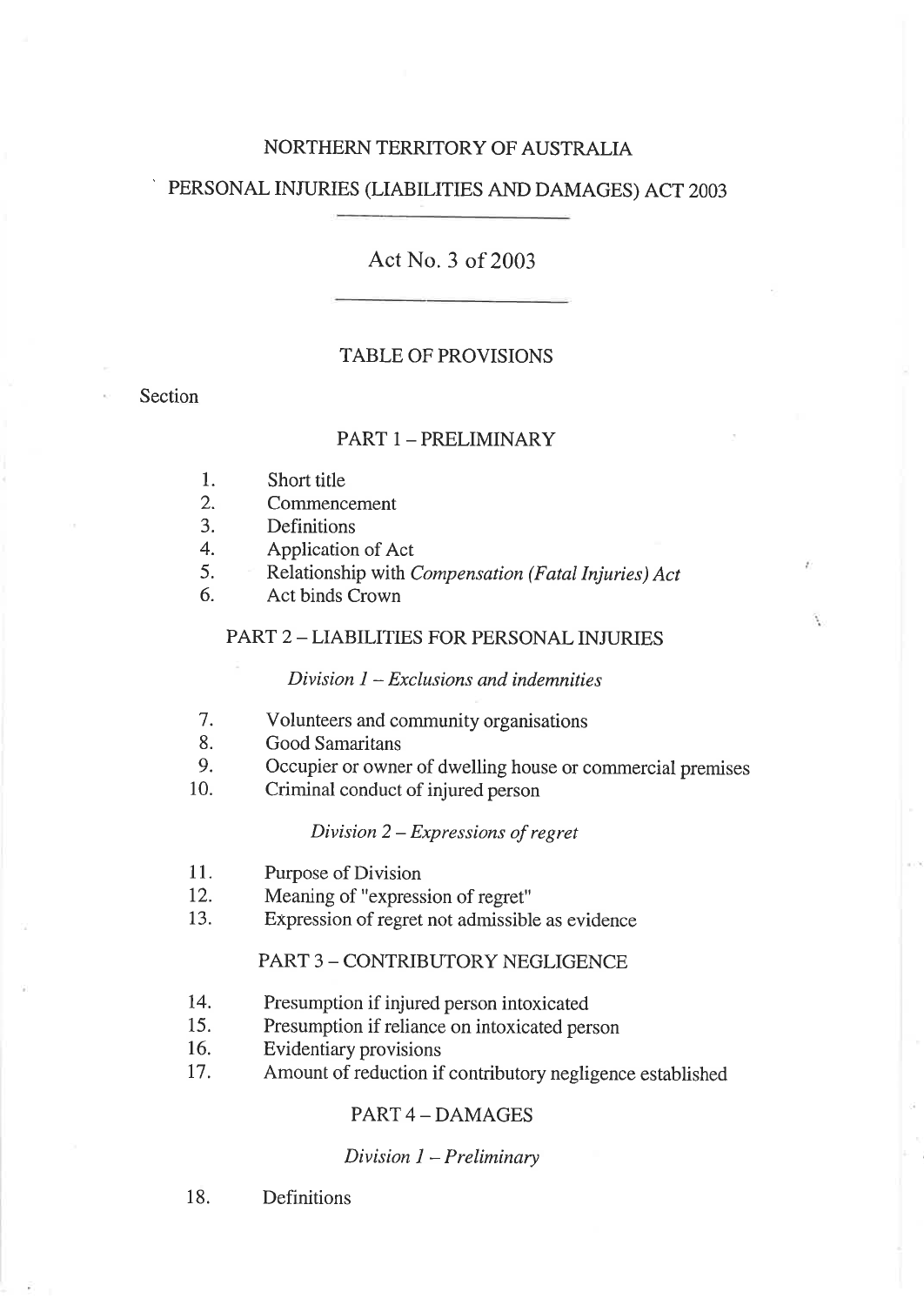#### Division 2 - General

19. No award of aggravated or exemplary damages

#### $Division 3 - Pecuniary loss$

- 20. Damages for loss of earning capacity or financial support
- 2r. Future pecuniary loss
- 22. Discount rate for future pecuniary loss
- 23. Gratuitous services

#### Division 4 - Non-pecuniary loss

- 24. Purpose of Division
- 25. Damages other than for pecuniary loss
- 26. Assessment of degree of impairment
- 27. Damages for non-pecuniary loss
- 28. Declaration of maximum amount of damages for non-pecuniary loss

#### Division 5 - Interest

- 29. No interest on particular damages
- 30. Calculation of interest payable on damages

#### $Division 6 - Orders for structured settlements$

- 31. Meaning of "structured settlement"
- 32. Court may make order for structured settlement

#### PART 5 - MISCELLANEOUS

- Regulations  $33.$
- Regulations may contain savings and transitional provisions 34
- Transitional provisions  $35.$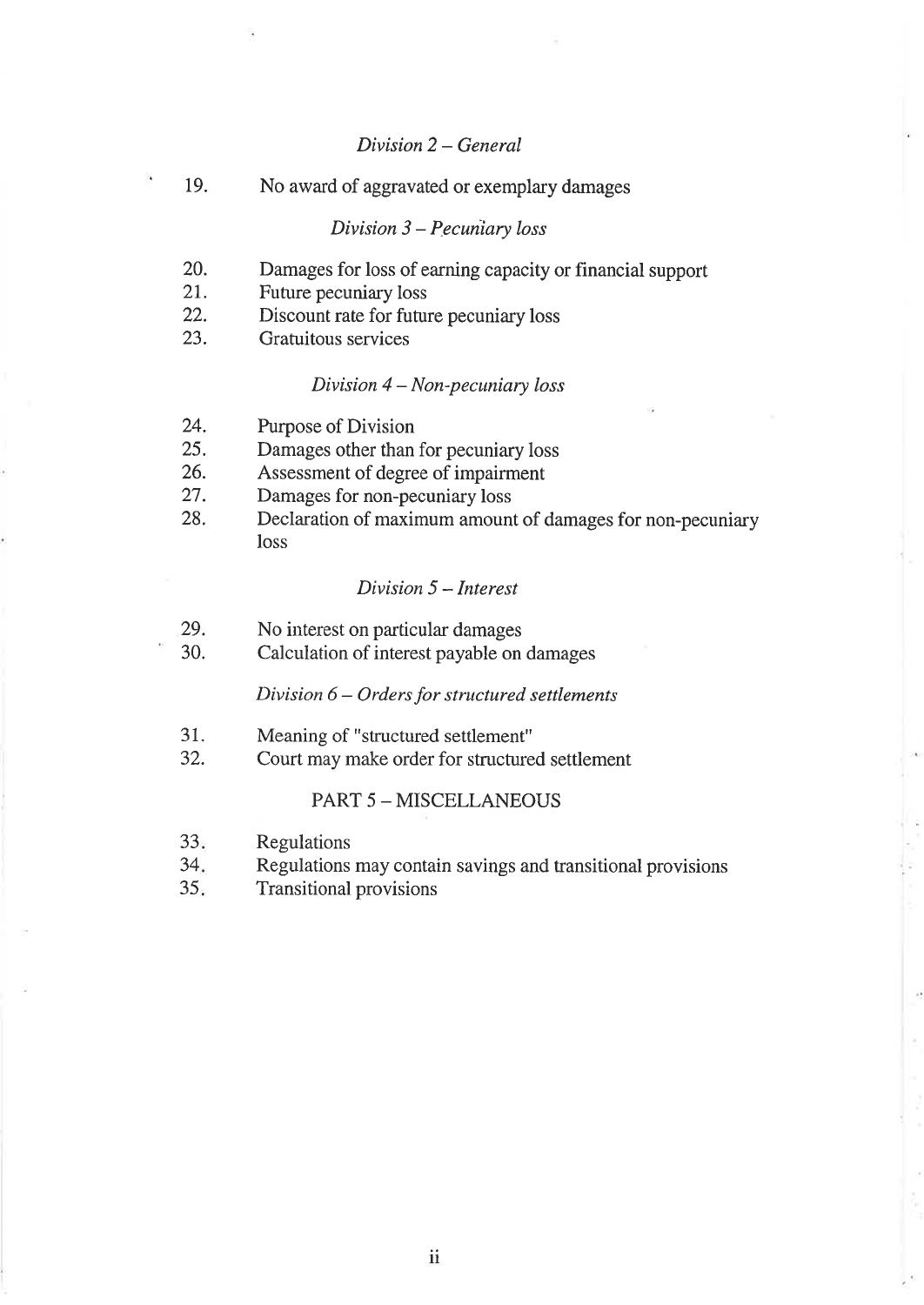

## NORTHERN TERRITORY OF AUSTRALIA

ActNo. 3 of 2003

# ANACT

to modify the law relating to the entitlement to damages for personal injuries, to clarify principles of contributory negligence, to fix reasonable limits on certain awards of damages for personal injuries, to provide for periodic payments of damages for personal injuries, and for related purposes

> [Assented to 18 March 2003] [Second reading ]7 October 2002J

The Legislative Assembly of the Northern Territory enacts as follows:

### PART 1- PRELIMINARY

#### 1. Short title

This Act may be cited as the Personal Injuries (Liabilities and Damages) Act 2003.

#### 2, Commencement

This Act comes into operation on the date, or respective dates, fixed by the Administrator by notice in the Gazette.

#### 3. Definitions

In this Act, unless the contrary intention appears -

"act" includes omission;

"claim" means a claim for damages;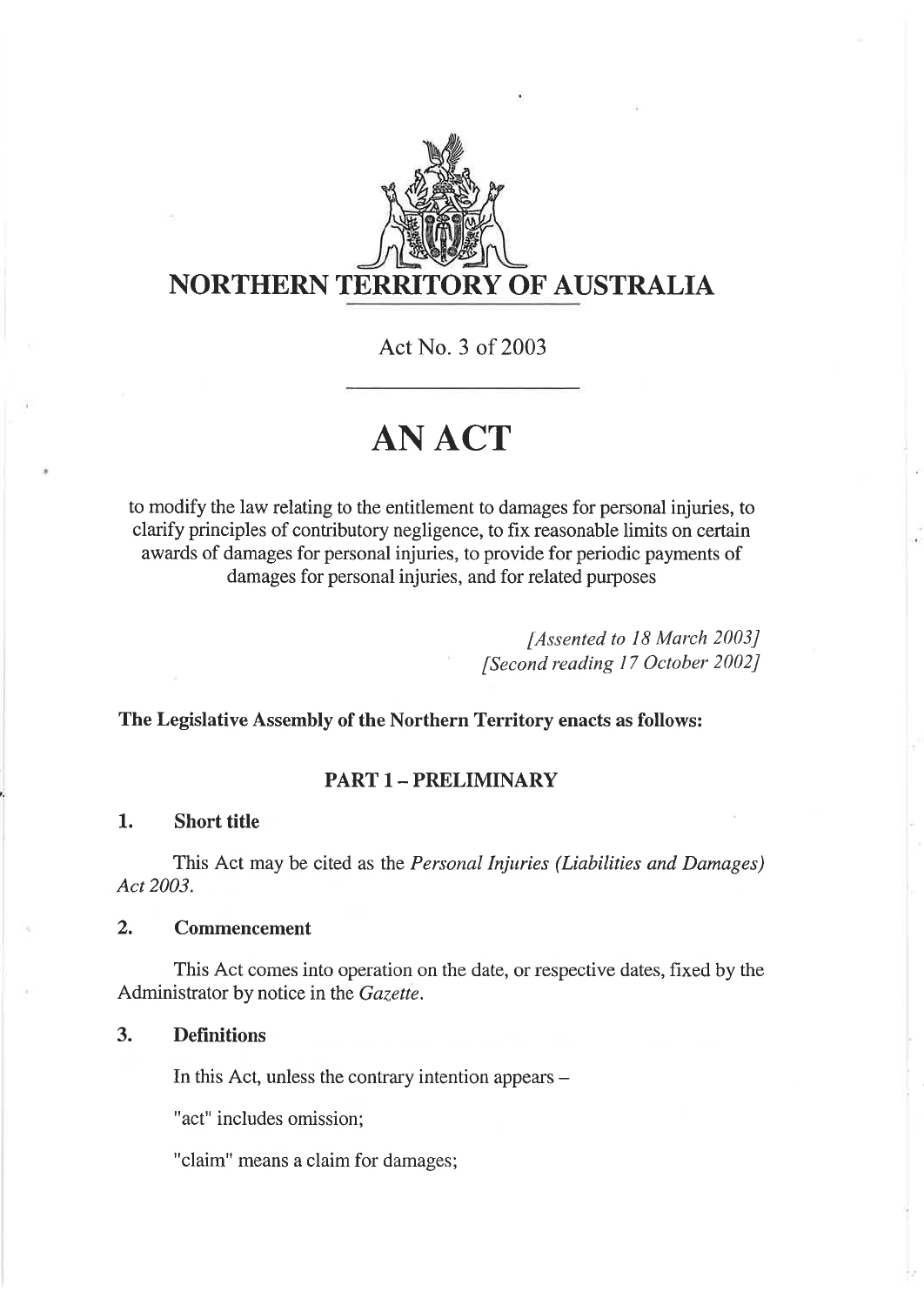"claimant" means a person making a claim;

"court" means the court or tribunal in which a claim is made;

"damages" means damages for a personal injury;

"incident" means the incident, accident, circumstances or act alleged to have caused a personal injury;

"injured person" means a person who suffers a personal injury;

"intoxicated" means under the influence of alcohol or a drug to the extent that the capacity to exercise proper care and skill is significantly impaired;

"personal injury" includes -

- (a) a fatal injury;
- (b) a prenatal injury;
- (c) a psychological or psychiatric injury;
- (d) a disease; and
- (e) the aggravation, exacerbation or acceleration of a preexisting injury;

"proceeding" means a proceeding in respect of a claim;

"respondent" means a person from whom a claimant seeks damages.

#### 4. Application of Act

(1) This Act applies in relation to all civil claims for damages for personal injuries, other than those excluded by virtue of this section, whether the claims arise under the common law or a statute.

(2) This Act, other than Part 4, Division 6, applies only in relation to <sup>a</sup> personal injury alleged to have been caused by an incident that occurs after the commencement of this Act.

(3) The following claims are excluded from the application of this Act other than Parf 4, Division 6:

(a) a claim for benefits in respect of a death or an injury as a result of an accident within the meaning of the Motor Accidents (Compensation) Act;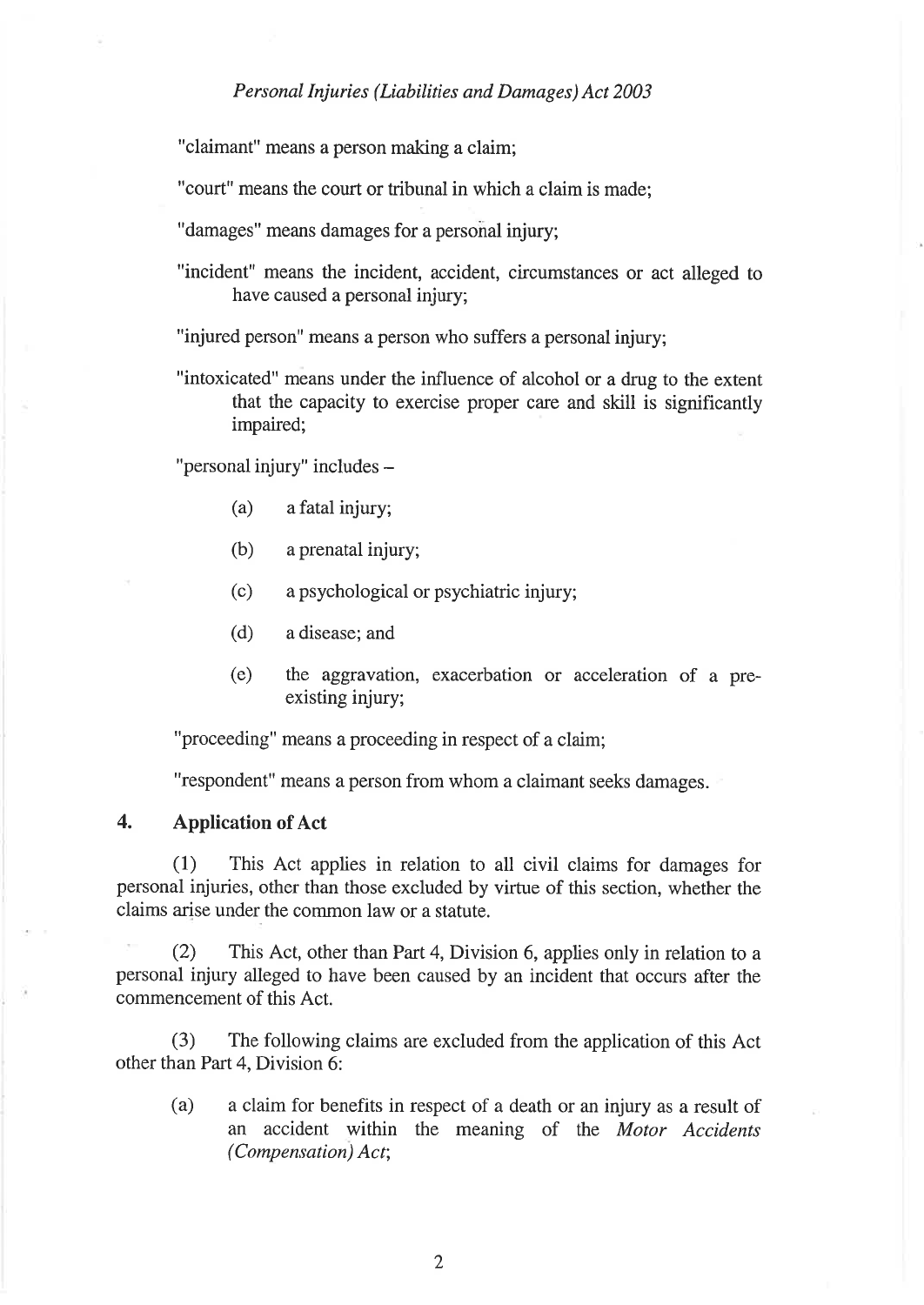- (b) a claim for compensation within the meaning of the Work Health Act;
- (c) a claim for damages for a personal injury that is a dust-related condition;
- (d) an application for an assistance certificate under the Crimes (Victims Assistance ) Act;
- (e) a claim, in relation to the supply of certain goods, in respect of loss or damage in the nature of a personal injury that is referred to  $-$ 
	- (i) in section 26, 31, 37 or 39 of the Consumer Affairs and Fair Trading Act or in a substantially similar provision of consumer protection and fair trading legislation of a State or another Territory of the Commonwealth; or
	- (ii) in section 65C, 65D or 65H of the Trade Practices Act 1974 of the Commonwealth.

(4) The Regulations may exclude a claim or class of claim from the operation of this Act or a provision of this Act other than Part 4, Division 6.

 $(5)$  In this section –

"dust-related condition" means -

- (a) aluminosis, asbestosis, asbestos induced carcinoma, asbestos related pleural disease, bagassosis, berylliosis, byssinosis, coal dust pneumoconiosis, farmer's lung, hard metal pneumoconiosis, mesothelioma, silicosis, silico-tuberculosis or talcosis; or
- (b) any other pathological condition of the lungs, pleura or peritoneum that is attributable to dust.

#### 5. Relationship with Compensation (Fatal Injuries) Act

(1) This Act does not limit the operation of the Compensation (Fatal Injuries) Act.

(2) If an action is brought under the *Compensation (Fatal Injuries)*  $Act$ in relation to a person's death  $-$ 

- (a) that occurs after the commencement of this Act; and
- (b) that is caused by a negligent act,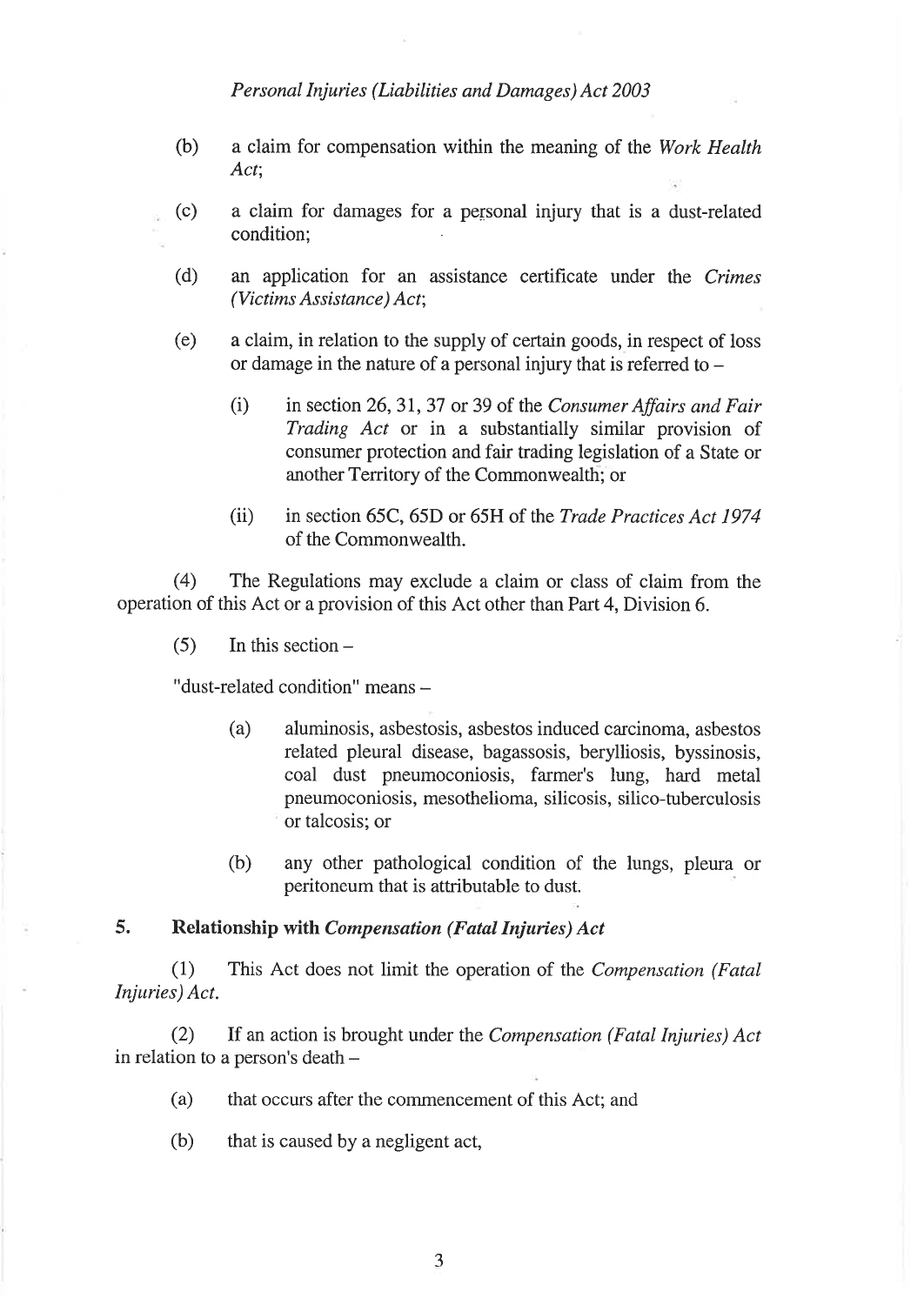Part 4 of this Act applies in addition to, and not in derogation of, section 10 of the Compensation (Fatal Injuries) Act in relation to the assessment of damages and the making of orders for the payment of damages.

#### 6. Act binds Crown

This Act binds the Crown in right of the Territory and, so far as the legislative power of the Legislative Assembly permits, the Crown in all its other capacities.

#### PART 2 - LIABILITIES FOR PERSONAL INJURIES

#### Division  $I - Exclusions$  and indemnities

#### 7. Volunteers and community organisations

(1) A volunteer does not incur personal civil liability for a personal injury caused by an act done in good faith and without recklessness while doing community work for a community organisation.

- (2) Subsection (1) does not apply if the volunteer  $-$
- (a) knew, or ought reasonably to have known, that he or she was acting outside the scope of his or her authority or contrary to the instructions of the community organisation; or
- (b) did the act while intoxicated.
- (3) A community organisation -
- (a) incurs the civil liability that would, but for subsection (1), have been incurred by the volunteer doing work for that organisation; and
- (b) is liable for the personal injury caused by the act of the volunteer as if the volunteer were an employee of the community organisation.

(4) Liability that would be incurred under subsection (3) by <sup>a</sup> community organisation that is an Agency or department of the Territory, if the Agency or department were a body corporate, is incurred by the Territory.

(5) An agreement, undertaking or arrangement has no effect to the extent that it provides for a volunteer to give a community organisation an indemnity against, or to make a contribution to a community organisation in relation to  $-$ 

(a) a liability the volunteer would incur but for subsection (1); and

(b) a liability the community organisation incurs under subsection (3).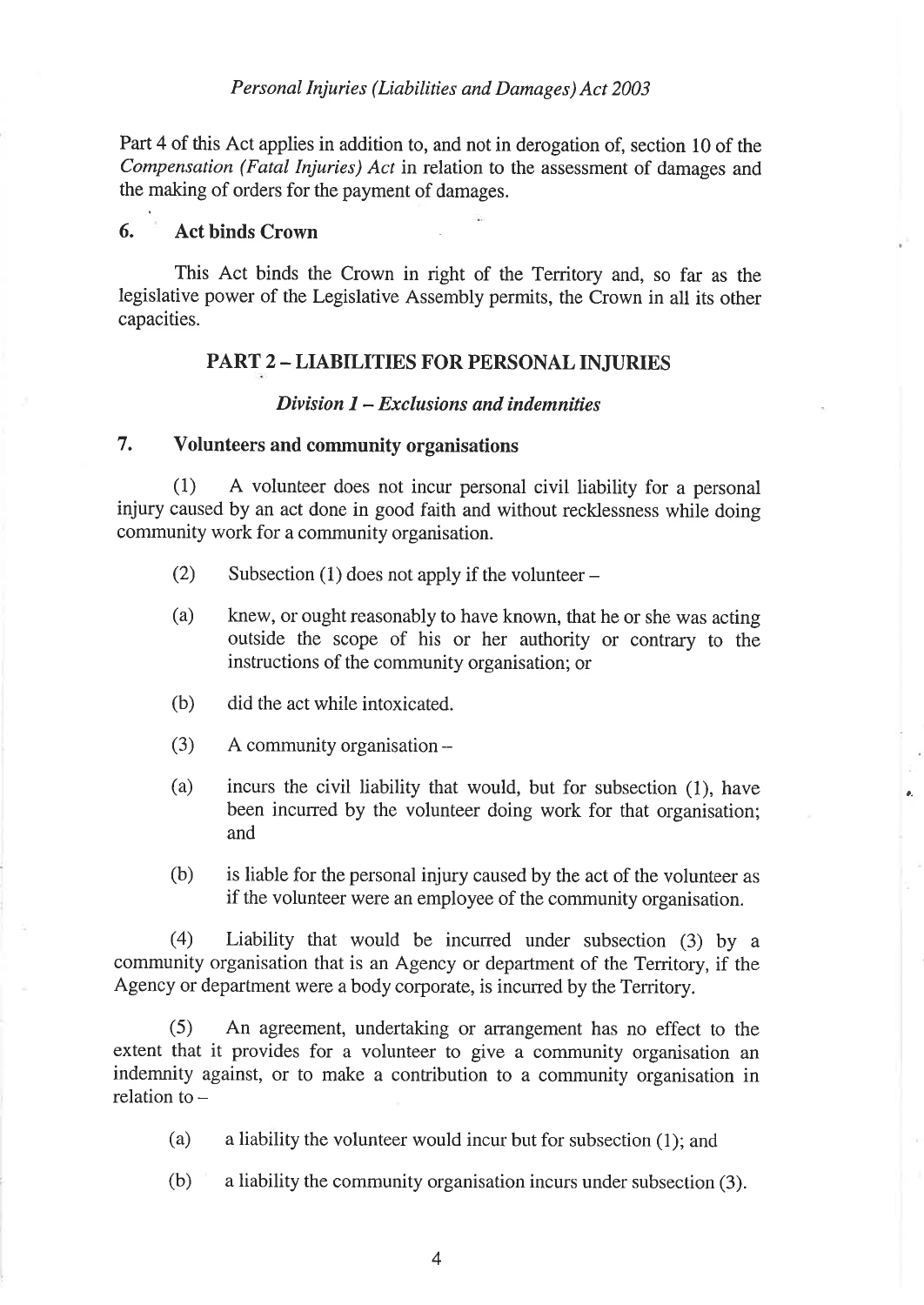(6) If under this section a community organisation incurs civil liability for a personal injury, a member of the organisation's management committee (however described) does not incur personal liability for that injury.

 $(7)$  In this section –

"community organisation" means a religious body, a body corporate, or an Agency or department of the Territory, that organises, directs or supervises community work done by volunteers;

"community work" means work done for any of the following purposes:

- (a) for a religious, educational, charitable or benevolent purpose;
- (b) for promoting or encouraging literature, science or the arts;
- $(c)$  for the purposes of sport, recreation or amusement;
- (d) for conserving or protecting the environment;
- (e) for establishing, carrying on or improving a community, social or cultural centre;
- $(f)$  for promoting the interests of a local community;
- (g) for a political purpose;
- $(h)$  for any purpose prescribed by the Regulations,

but does not include work done under a community work order made under the Sentencing Act, Juvenile Justice Act or Fines and Penalties (Recovery) Act;

- "volunteer", in relation to a community organisation, means a person doing community work for that organisation -
	- (a) who receives no remuneration for doing that work other  $than -$ 
		- (i) remuneration that the person would receive whether or not he or she did that work; or
		- (ii) the reimbursement of reasonable expenses incurred by the person in doing that work; or
	- (b) who receives remuneration that does not exceed the amount, if any, prescribed by the Regulations.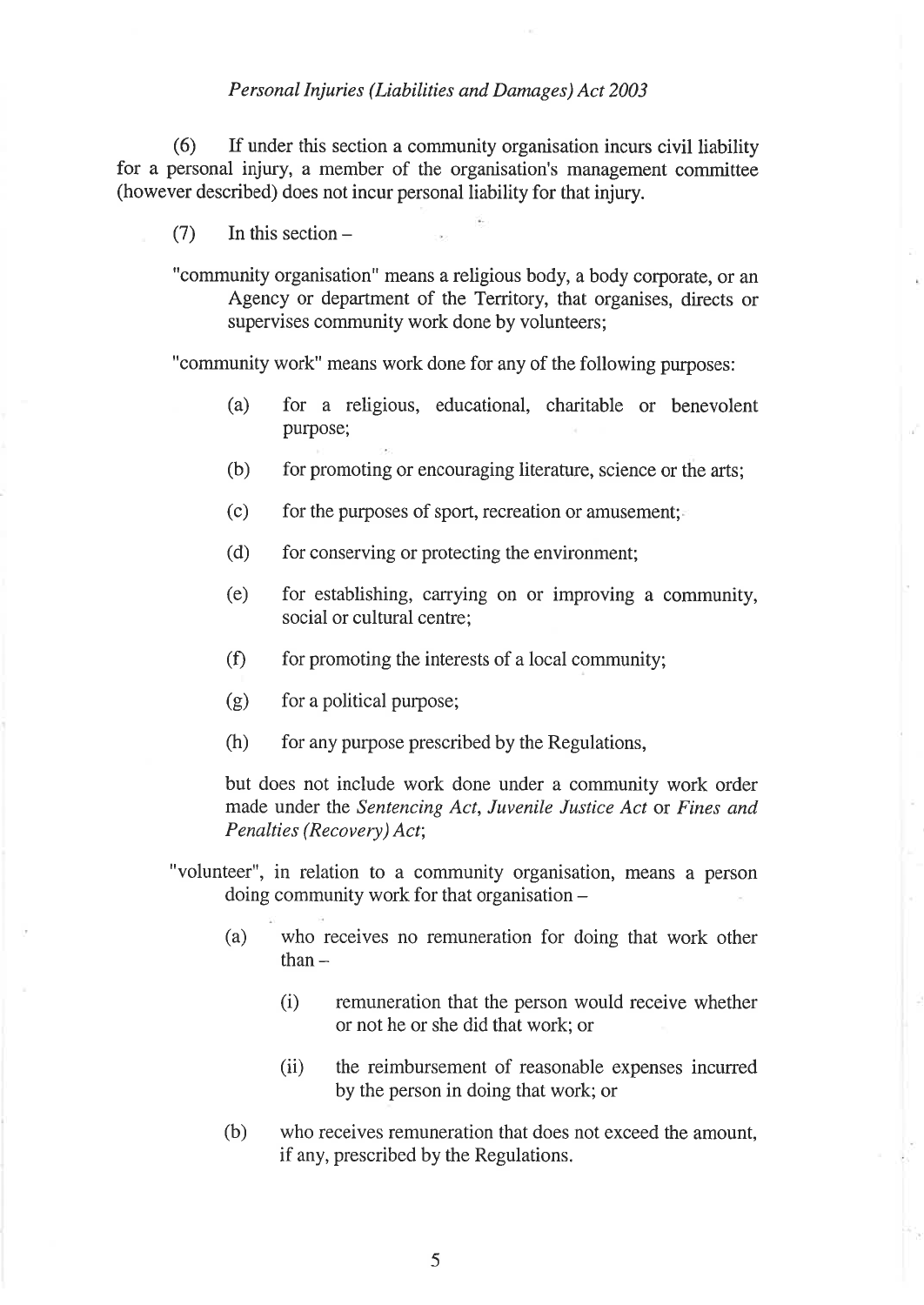#### 8. Good Samaritans

(1) A good Samaritan does not incur personal civil liability for <sup>a</sup> personal injury caused by an act done in good faith and without recklessness while giving emergency assistance to a person.

(2) A good Samaritan with medical qualifications does not incur personal civil liability for advice, given in good faith and without recklessness, about the treatment of a person being given emergency medical assistance.

(3) This section does not apply if the good Samaritan was intoxicated while giving the assistance or advice.

 $(4)$  In this section  $-$ 

"emergency assistance" means -

- (a) emergency medical assistance; or
- (b) any other form of assistance to a person whose life or safety is endangered in a situation of emergency;

"good Samaritan" means -

- (a) a person who, acting without expectation of payment or other consideration, comes to the aid of a person who is apparently in need of emergency assistance; or
- (b) a person with medical qualifications who, acting without expectation of payment or other consideration, gives advice about the treatment of a person who is apparently in need of emergency medical assistance;

"medical qualifications" means -

- (a) qualifications as a medical practitioner;
- (b) professional qualifications in a category of health care recognised by statute; or
- (c) qualifications as an ambulance officer or in another recognised paramedical capacity.

#### 9. Occupier or owner of dwelling house or commercial premises

(1) The occupier or owner of premises does not incur civil liability for a personal injury to a person who -

(a) is entering or has entered the premises; and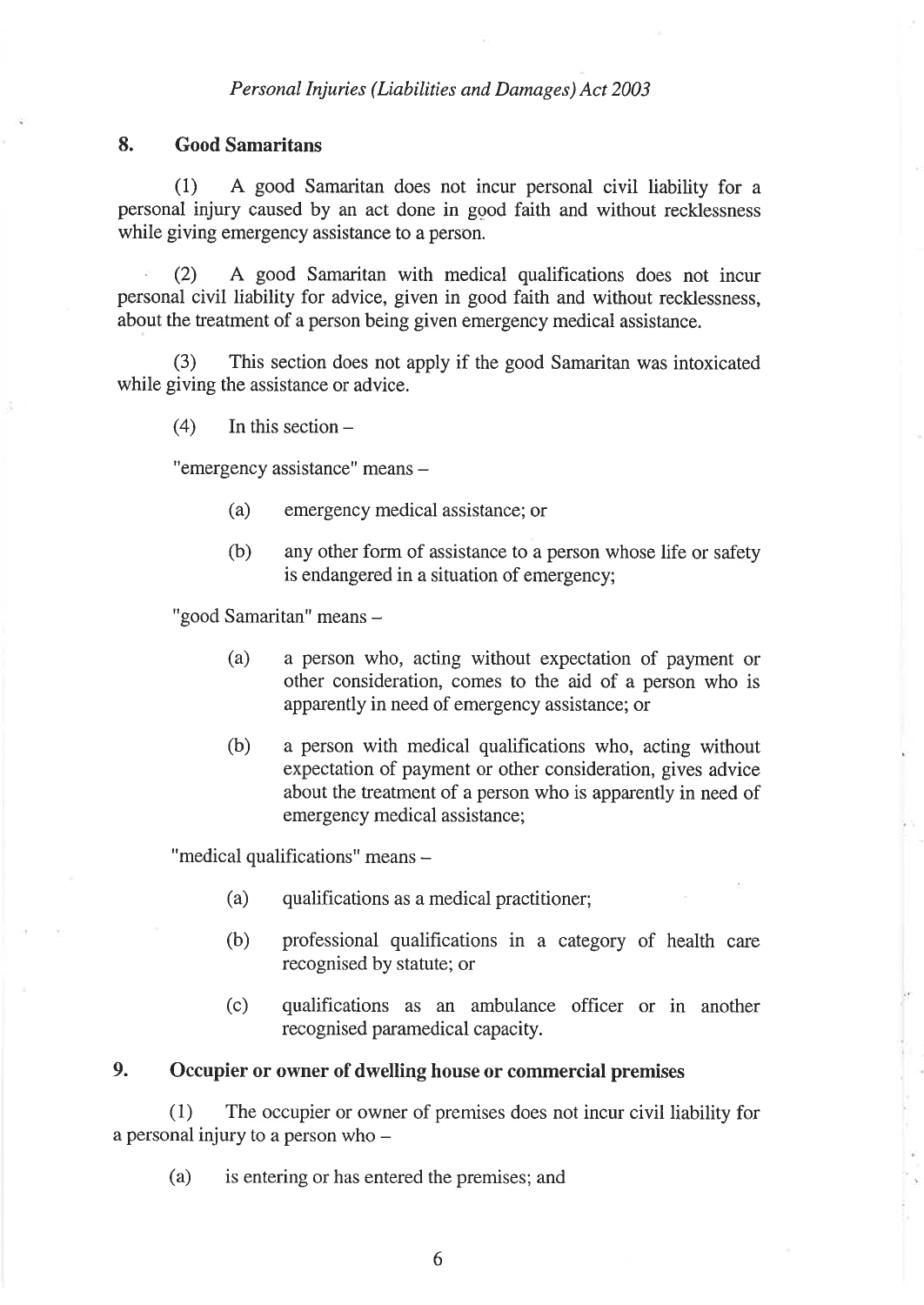- (b) has the intention of committing, is committing or has committed on those premises an offence punishable by imprisonment.
- $(2)$  In this section –

"occupier" means a person occupying or having control of the premises.

#### 10. Criminal conduct of injured person

(1) A person does not incur civil liability for a personal injury if the court is satisfied on the balance of probabilities -

- (a) that the injury occurred while the injured person was engaged in conduct constituting an offence punishable by imprisonment; and
- (b) that the injured person's conduct contributed materially to the risk of that injury.
- (2) Subsection (1) does not apply if the court is satisfied  $-$
- (a) that the circumstances of the particular case are exceptional; and
- (b) that to exclude liability in the circumstances of that particular case would be harsh and unjust.

(3) This section does not affect the operation of section 12(f) of the Crimes (Victims Assistance) Act.

#### Division 2 - Expressions of regret

#### 11. Purpose of Division

The purpose of this Division is to enable a person to express regret about an incident that may have caused a personal injury without being concerned that the expression of regret may be construed or used in a proceeding as an admission of liability or negligence.

#### 12. Meaning of "expression of regret"

An expression of regret is an oral or written statement by a person –

- (a) that expresses regret for an incident that is alleged to have caused a personal injury; and
- (b) that does not contain an acknowledgement of fault by that person.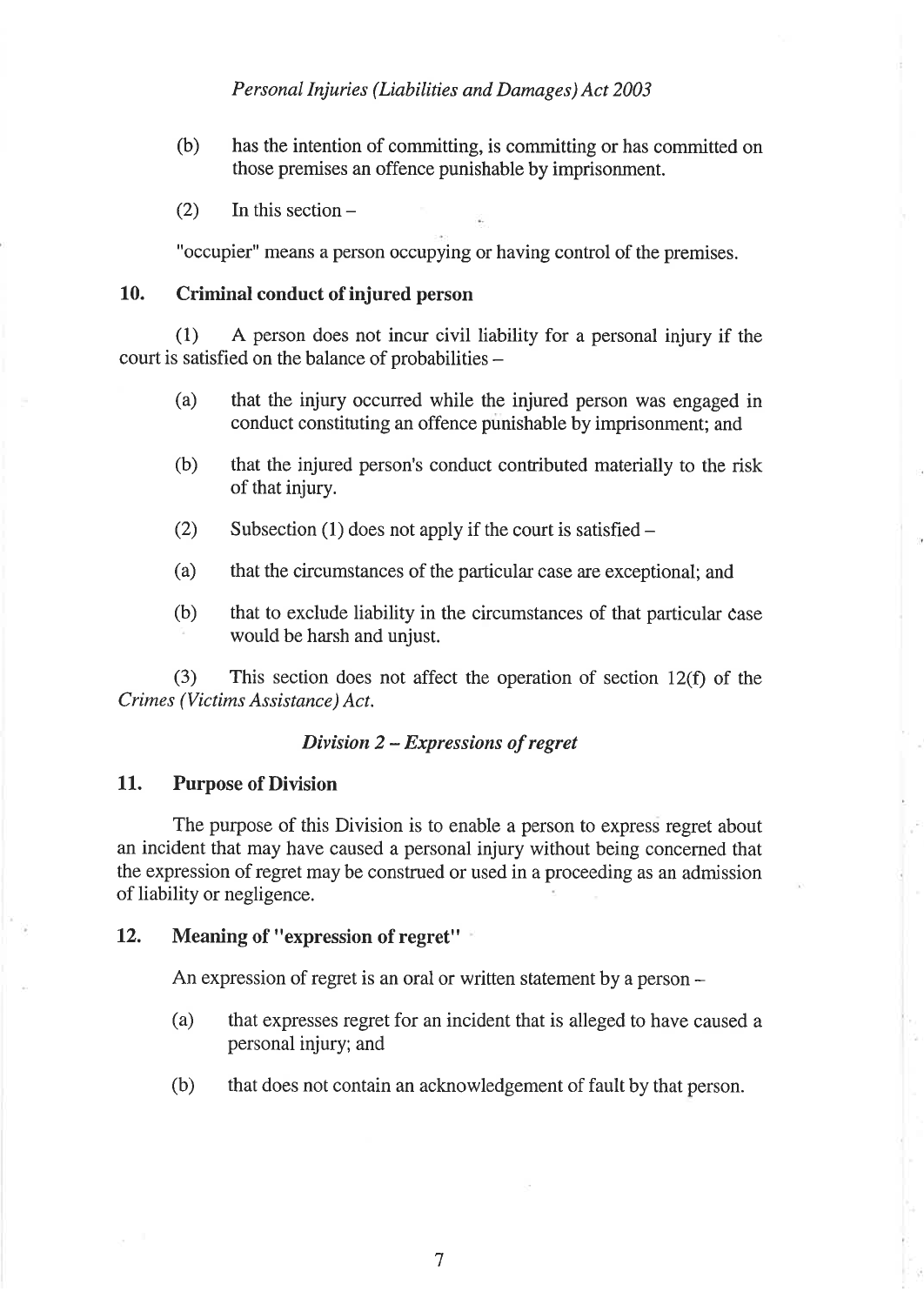#### 13. Expression of regret not admissible as evidence

An expression of regret about a personal injury made at any time before the commencement of a proceeding in respect of that injury is not admissible as evidence in that proceeding.

#### PART 3 - CONTRIBUTORY NEGLIGENCE

#### 14. Presumption if injured person intoxicated

- (1) In a proceeding, there is a presumption of contributory negligence if  $-$ 
	- (a) the injured person was intoxicated at the time of the incident alleged to have caused the personal injury to which the proceeding relates; and
	- (b) the respondent alleges contributory negligence.

(2) The presumption of contributory negligence is rebutted if the claimant establishes on the balance of probabilities that the injured person's  $intoxication -$ 

- (a) did not materially contribute to the incident; or
- (b) was involuntary.

#### 15. Presumption if reliance on intoxicated person

- $if -$
- (1) In a proceeding, there is a presumption of contributory negligence
- 
- (a) at the time of the incident alleged to have caused the personal injury to which the proceeding relates, the injured person -
	- $(i)$  had attained 16 years of age;
	- (ii) relied on the care and skill of another person who was intoxicated; and
	- (iii) was aware, or ought to have been aware, that the other person was intoxicated;
- (b) the injury was caused by the negligence of the other person; and
- (c) the respondent alleges the contributory negligence of the injured person.

(2) The presumption of contributory negligence is rebutted only if the claimant establishes on the balance of probabilities -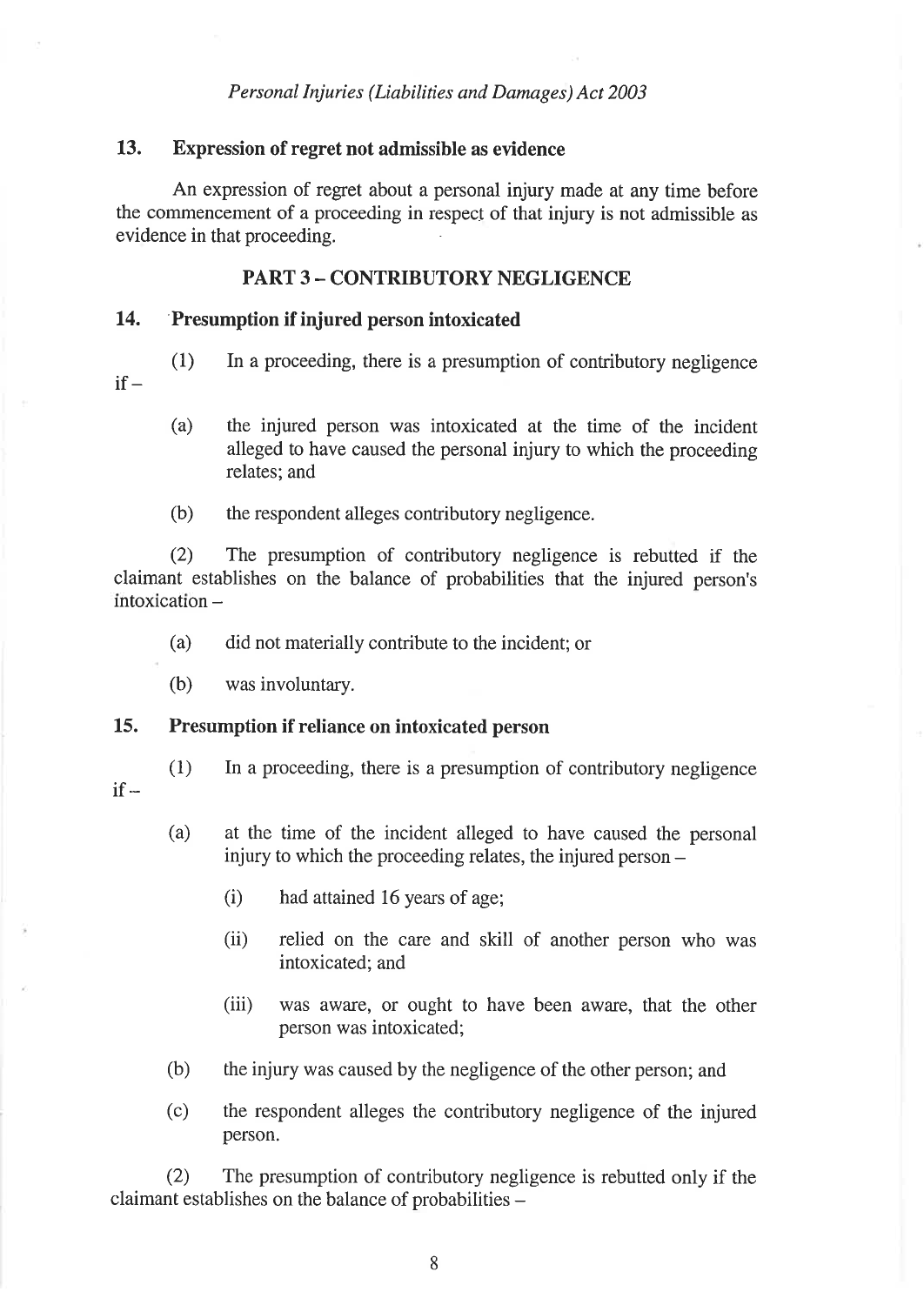- (a) that the other person's intoxication did not materially contribute to the incident; or
- .(b) that the injured person could not reasonably be expected to have avoided the risk that caused the injury.

#### 16. Evidentiary provisions

If, at or about the time of an incident, a person is found by a court to have present in his or her blood a concentration of alcohol of .08 or more grams in 100 milliliffes of blood, that finding is to be accepted for the purposes of this Division as conclusive evidence of those facts and that the person was intoxicated at the time of the incident.

#### 17. Amount of reduction if contributory negligence established

If contributory negligence is established under this Division, the court must assess damages on the basis that the damages to which the claimant would be entitled in the absence of contributory negligence are to be reduced, because of contributory negligence, by 25% or a greater percentage determined by the court to be appropriate in the circumstances.

#### PART 4 - DAMAGES

#### Divisíon I - Prelimínary

#### 18. Definitions

In this Part, unless the contrary intention appears –

"attendant care services" means any of the following that are required for the essential and regular care of an injured person:

- (a) services of a domestic nature;
- (b) services relating to nursing;
- (c) services that aim to alleviate the consequences of a personal injury;
- "average weekly earnings" means the Average Weekly Earnings fo¡ Full Time Adult Persons, Weekly Ordinary Time Earnings for the Northern 'Ierritory as estimated and published by the Australian Statistician;
- "gratuitous services" means attendant care services provided, or to be provided, to an injured person and for which payment is not required;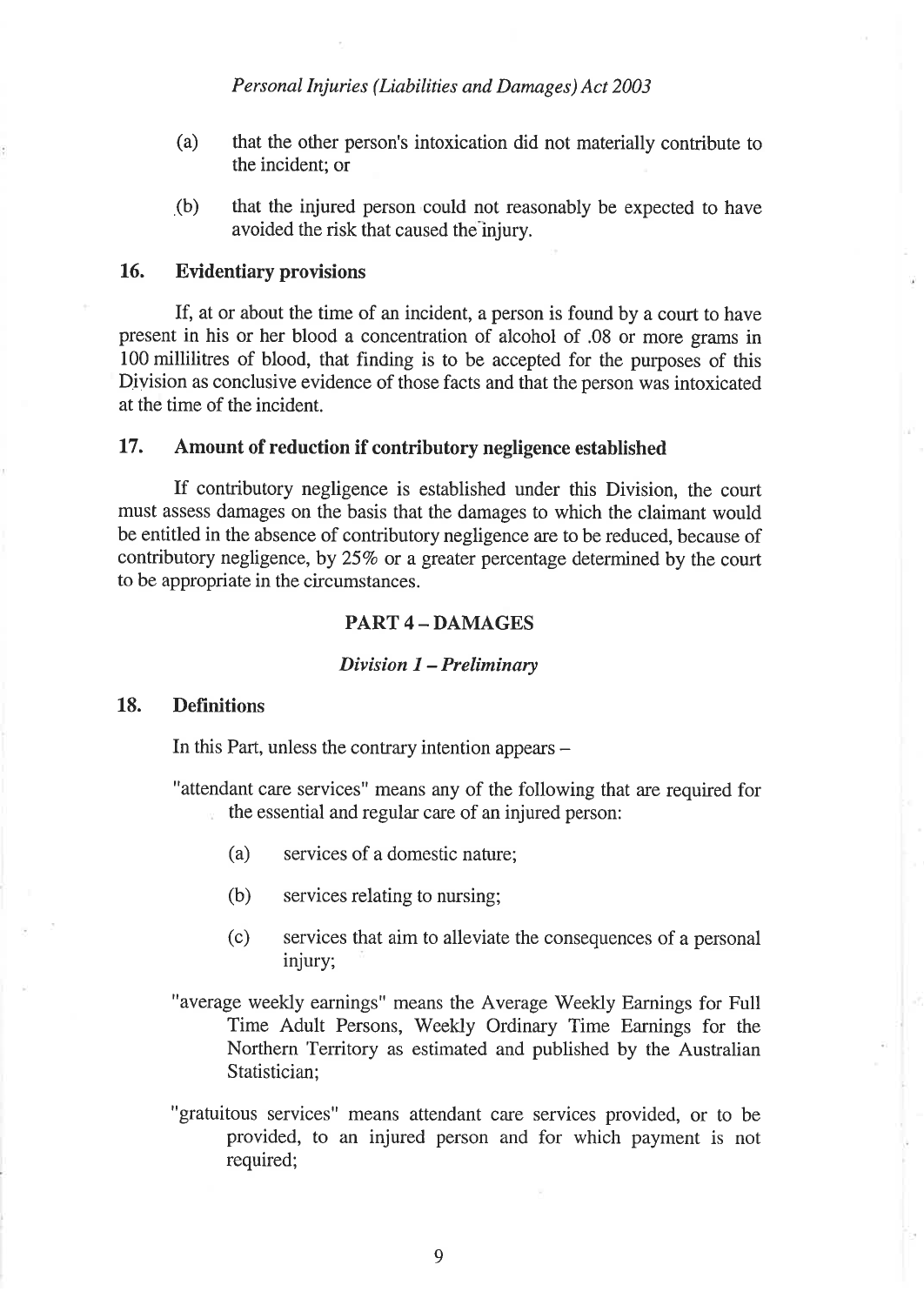- "impairment" means a loss, loss of use or derangement of any body part, organ system or organ function, or a combination of those impairments, but does not include a psychological or psychiatric injury prescribed by the Regulations;
- "non-pecuniary loss" means permanent impairment suffered as <sup>a</sup> consequence of a personal injury;
- "permanent impairment" means impairment that is assessed to be permanent impairment in accordance with the prescribed guides;

"prescribed guides" means -

- (a) the guides prescribed by the Regulations; or
- (b) if no guides are prescribed by the Regulations the American Medical Association Guides to the Evaluation of Permanent Impairment (as modified by any regulation) as published from time to time.

#### Divísion 2 - General

#### 19. No award of aggravated or exemplary damages

A court must not award aggravated damages or exemplary damages in respect of a personal injury.

#### Dívisíon 3 - Pecuniøry loss

#### 20. Damages for loss of earning capacity or financial support

In assessing damages to be awarded for  $-$ 

- (a) past pecuniary loss due to loss of eamings or the deprivation or impairment of earning capacity;
- (b) future pecuniary lôss due to the deprivation or impairment of earning capacity; or
- (c) the loss of expectation of financial support,

a court must disregard the amount (if any) by which the injured person's gross weekly earnings would, but for the personal injury, have exceeded an amount that is 3 times average weekly earnings as published before 1 January preceding the date on which the assessment is made.

#### 21. Future pecuniary loss

(1) A conrt may award damages for future pecuniary loss only if satisfied by the claimant that the assumptions about the injured person's future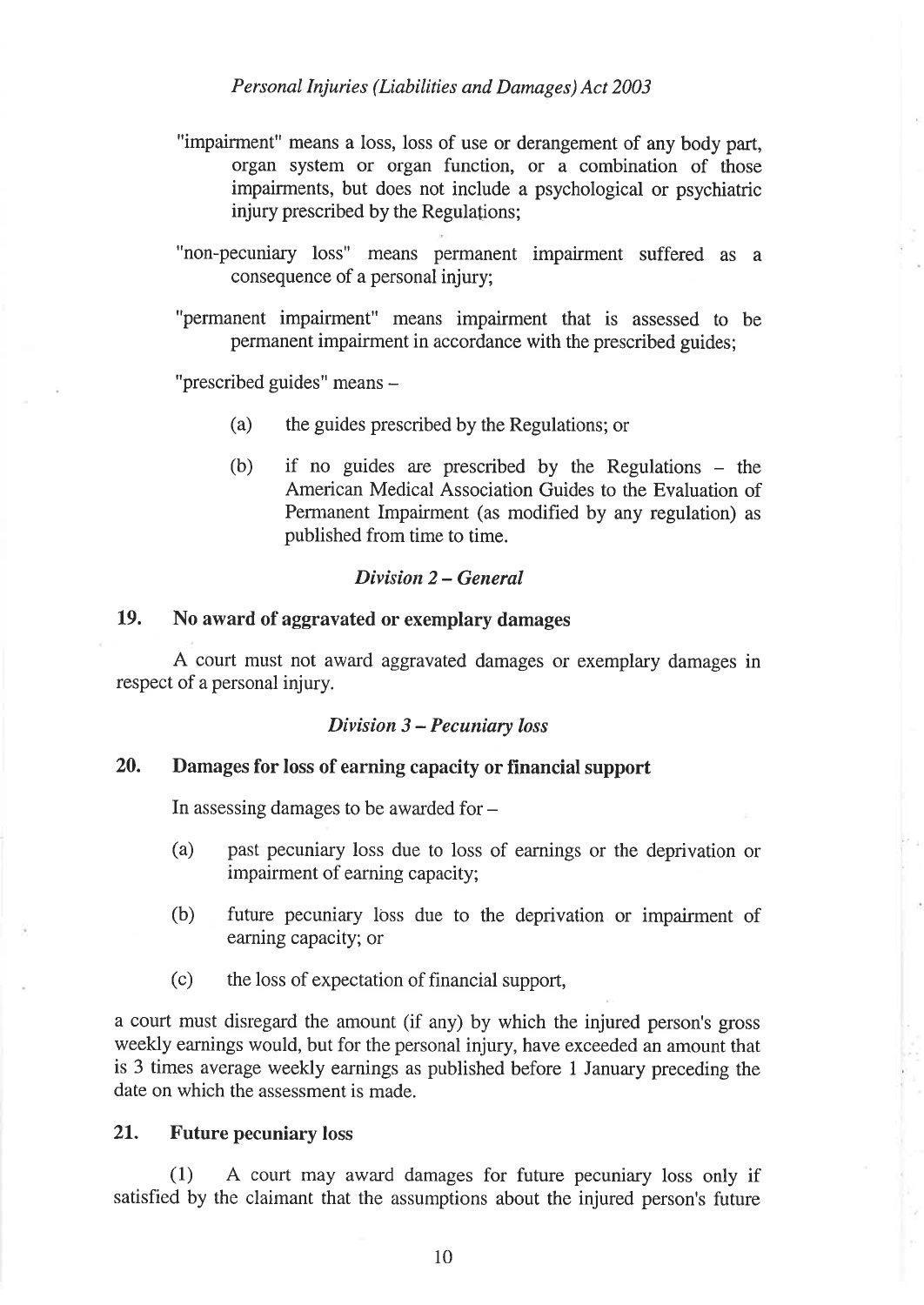earning capacity, or the occurrence of other events on which the award is to be based, accord with the injured person's most likely future circumstances had the personal injury not occurred.

(2) If a court is satisfied under subsection (1) about the claimant's assumptions, it must adjust the amount of damages for future pecuniary loss (as assessed on those assumptions) by reference to the percentage possibility that the events might have occurred regardless of the personal injury.

(3) In awarding damages for future pecuniary loss, the court must state the assumptions on which the award is based and the relevant percentage by which damages have been adjusted.

#### 22. Discount rate for future pecuniary loss

 $(1)$  If a court awards damages that include a lump-sum component for future pecuniary loss, the amount of that component is to be assessed in accordance with discounted present values.

- $(2)$  In this section –
- "discounted present values" means the calculation at the prescribed discount rate of the present value of the future pecuniary loss by the use of an actuarial multiplier;

"prescribed discount rate" means

- (a) the discount rate, expressed as a percentage, prescribed by the Regulations; or
- $(b)$  if no discount rate is prescribed by the Regulations the discount rate of 5%.

#### 23. Gratuitous services

(1) A coutt may award damages for the provision of gratuitous services only if the court is satisfied -

- (a) that there is or was a reasonable need for the services;
- (b) that the need for the services is or was solely because of the personal injury to which the damages relate; and
- (c) that the services would not be provided, or would not have been provided, but for the personal injury to which the damages relate.

(2) A court may award damages for gratuitous services only if the services are provided or are to be provided -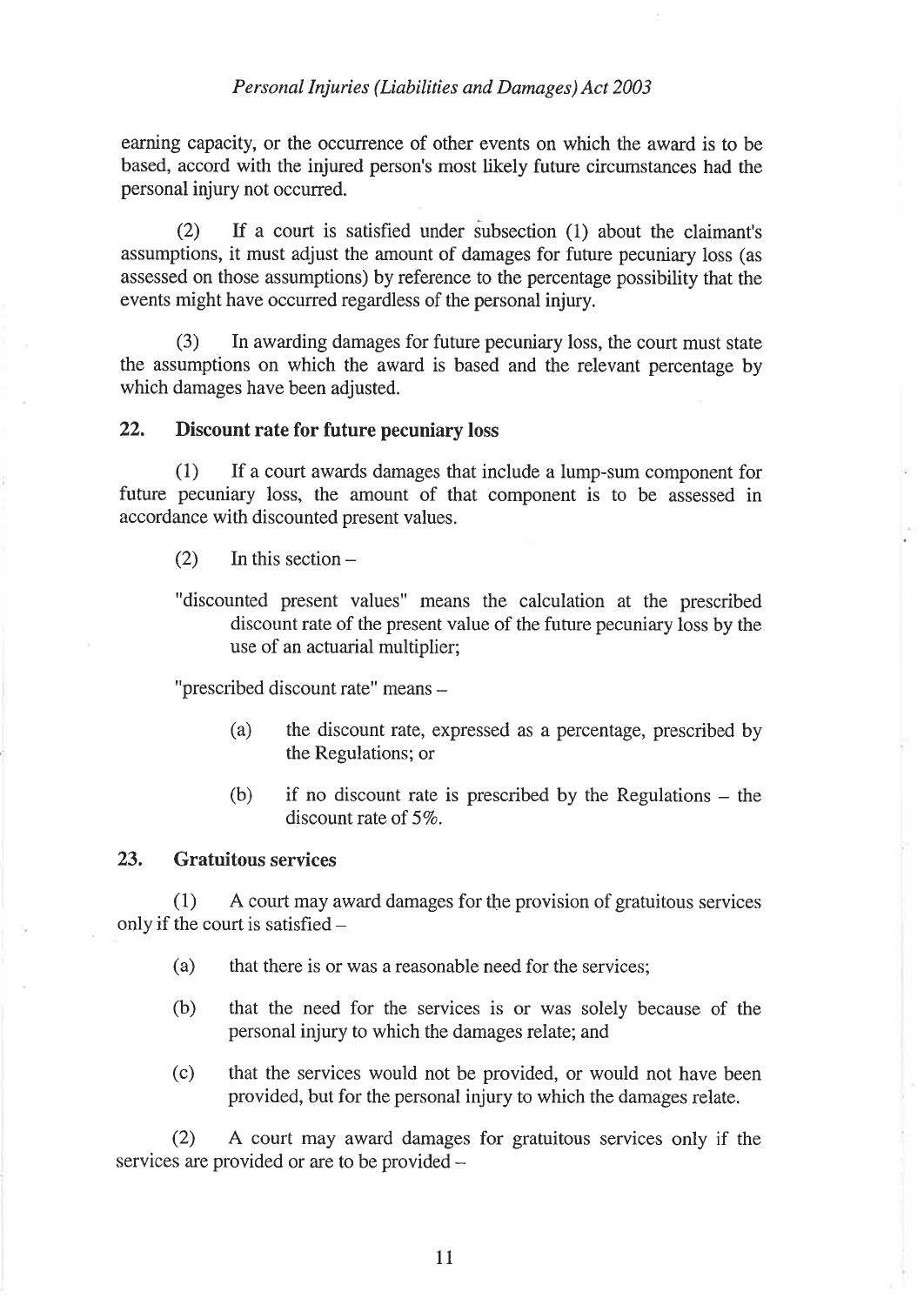- (a) for 6 hours or more per week; and
- (b) for 6 months or more.

(3) If gratuitous services are provided or are to be provided for 40 or more hours per week, damages for the provision of those services are not to exceed average weekly earnings -

- (a) in respect of the whole or part of a quarter occurring between the date of the personal injury and the date of the award – for that quarter; or
- (b) in respect of the whole or part of any other quarter  $-$  for the most recent quarter occurring before the date of the award for which average weekly earnings have been published.

(4) If gratuitous services are provided or are to be provided for less than 40 hours per week, damages for the provision of those services are not to exceed the amount calculated at an hourly rate of one-fortieth of the amount assessed in accordance with subsection (3)(a) or (b), as applicable.

(5) In assessing damages for the provision of gratuitous services, the  $court must take into account -$ 

- (a) any offsetting benefit the service provider obtains as a result of providing the services; an
- (b) periods for which the injured person has not required or is not likely to require the services because the injured person has been or is likely to be cared for in a hospital or other institution.

(6) This section does not affect any other law relating to the value of attendant care services except as provided by this section.

#### Division  $4 - Non-pecuniary loss$

#### 24. Purpose of Division

The purpose of this Division is  $-$ 

- (a) to abolish common law principles relating to the assessment and awarding of damages for pain and suffering, loss of amenities of life, loss of expectation of life or disfigurement; and
- (b) to provide for the assessment and awarding of damages other than for pecuniary loss on the basis of the degree of permanent impairment suffered by the injured person.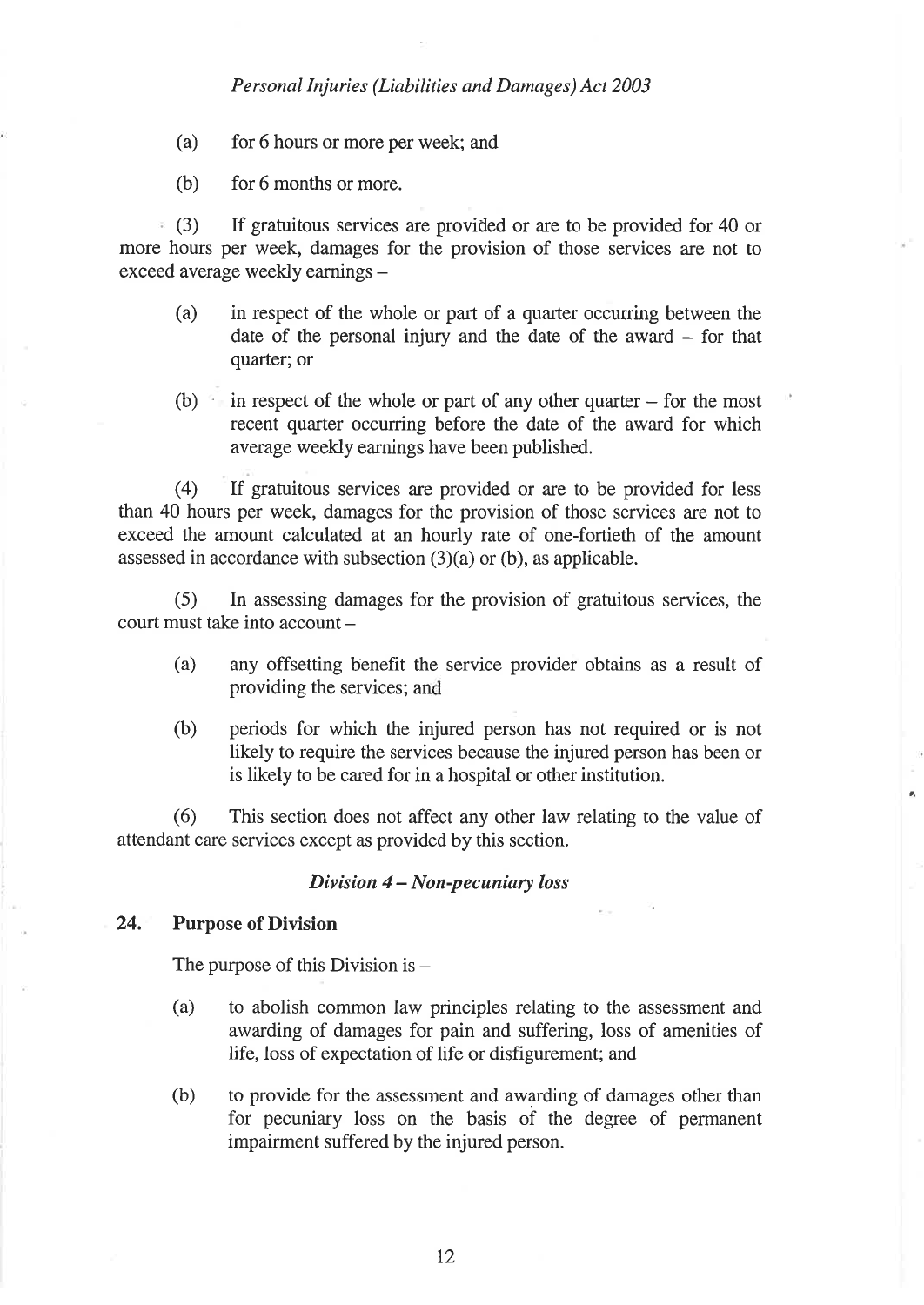#### 25. Damages other than for pecuniary loss

A court may award damages other than for pecuniary loss, or may refuse to award such damages, only in accordance with section 27 after determining the injured person's degree of permanent impairment in accordance with section 26.

#### 26. Assessment of degree of Ímpairment

(1) A court, in determining the degree of permanent impairment suffered by an injured person, must do so on the basis of evidence adduced under this section.

(2) The claimant and the respondent may each adduce evidence for the purposes of subsection (1).

(3) Evidence of permanent impairment is to be given only by a medical practitioner who has assessed the degree of permanent impairment in accordance with the prescribed guides and any applicable regulation.

(4) The Regulations may provide for any matters in relation to the assessment of permanent impairment suffered by an injured person, including the following:

- (a) the content of prescribed guides, including by modification of the American Medical Association Guides to the Evaluation of Permanent Impairment;
- (b) procedures relating to the assessment of permanent impairment;
- (c) the qualifications of medical practitioners who may give evidence under this section;

(d) the costs in connection with the assessment of impairment.

#### 27. Damages for non-pecuniary loss

. (1) The maximum amount of dàmages a court may award for nonpecuniary loss is -

- (a) on the commencement of this Part until the first declaration under section 28 takes effect  $-$  \$350 000; and
- (b) at any time after the first declaration under section 28 takes effect  $$ the amount declared and in force under section 28 at the time of the award.

(2) A court must not award damages for non-pecuniary loss if the court determines the degree of permanent impairment to be less than 5% of the whole person.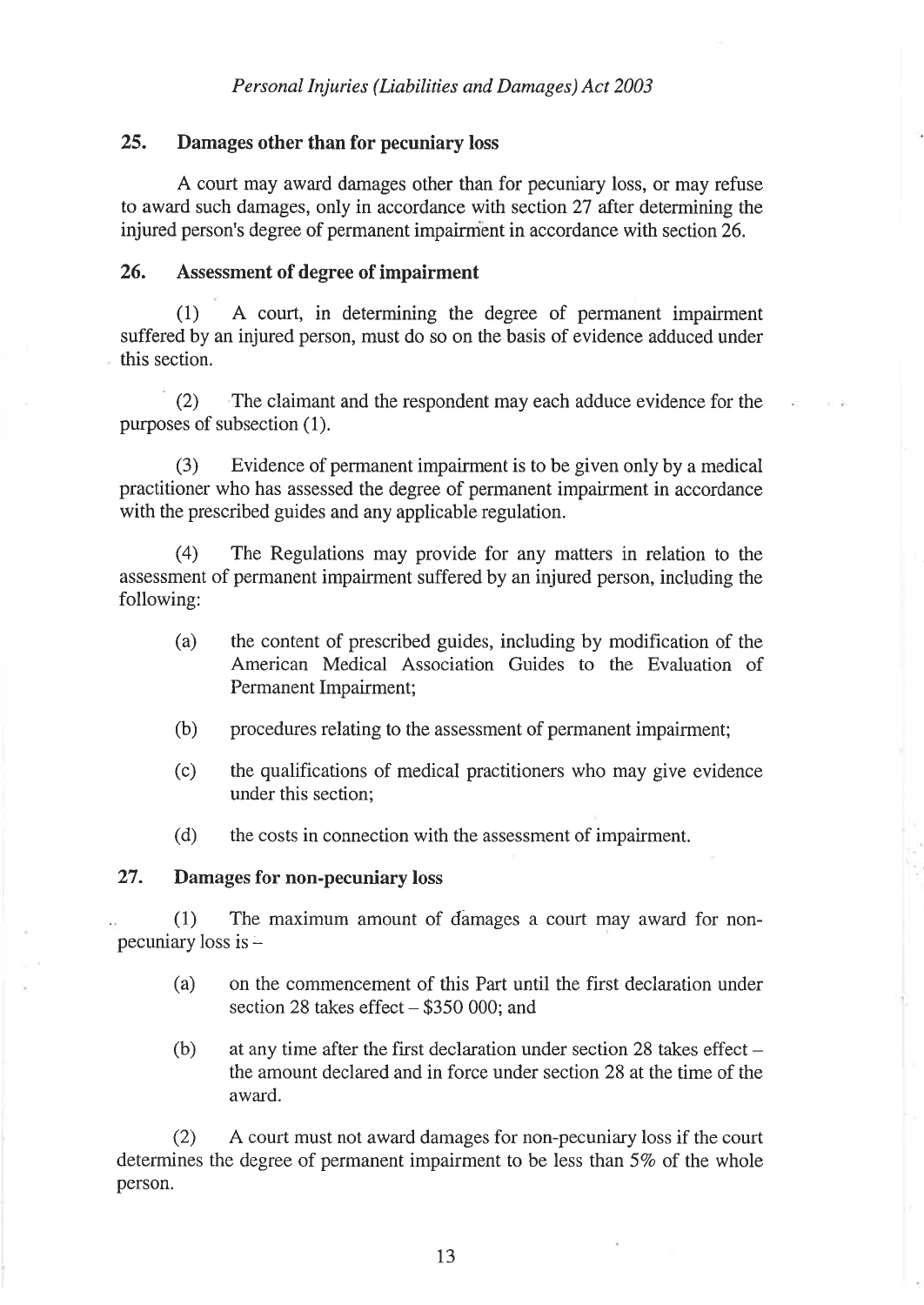(3) When awarding damages for non-pecuniary loss, a court must award the following amount:

- (a) if the court determines the degree of permanent impairment to be 85% or more of the whole person – the maximum amount;
- (b) if the court determines the degree of permanent impairment to be not less than I57o and not more than 847o of the whole person - the relevant percentage of the maximum amount;
- (c) if the court determines the degree of permanent impairment to be <sup>a</sup> percentage of the whole person specified in column 1 of the Table - the amount specified in column 2 opposite the relevant percentage.

| Column 1                                                        | Column <sub>2</sub>             |
|-----------------------------------------------------------------|---------------------------------|
| Degree of permanent impairment as<br>percentage of whole person | Amount of damages to be awarded |
| not less than 5% but less than $10\%$                           | 2\% of the maximum amount       |
| 10%                                                             | 3\% of the maximum amount       |
| $11\%$                                                          | 4% of the maximum amount        |
| 12%                                                             | 6% of the maximum amount        |
| 13%                                                             | 8% of the maximum amount        |
| 14%                                                             | 12\% of the maximum amount      |

**TABLE** 

(4) In subsection  $(3)$  –

"maximum amount" means the maximum amount a court may award in accordance with subsection (1).

#### 28. Declaration of maximum amount of damages for non-pecuniary loss

(1) The amount applicable for section 27(l) is to be declared by the Minister on or before 1 October in each year subsequent to the year in which this Part commences.

(2) The declaration is to be published in the Gazette and is to state the date on which the declaration takes effect.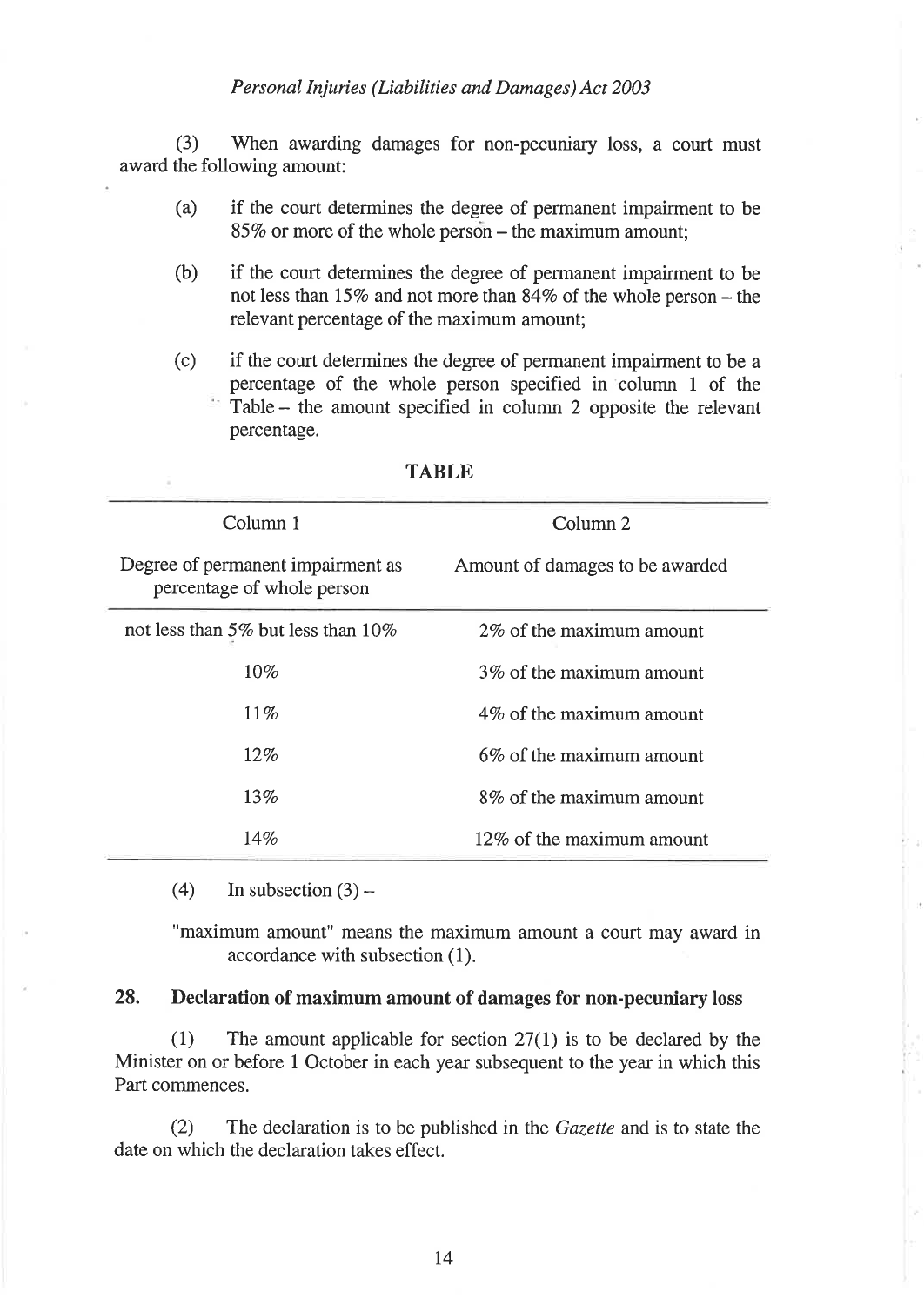(3) The amount declared is the amount applicable under section 27(1) immediately before making the declaration, adjusted by the percentage change in average weekly earnings over the 4 quarters of the year preceding the year in which the declaration is made.

- (4) The amount declared is to be rounded to the nearest \$500.
- (5) The validity of a declaration is not affected by  $-$
- (a) <sup>a</sup>failure of the Minister to make the declaration on or before 1 October in any year; or
- $(b)$  a failure to publish the declaration before the date on which it takes effect.

#### Dívision 5 - Interest

#### 29. No interest on particular damages

A court must not order the payment of interest on damages awarded for -

(a) non-pecuniaryloss;or

(b) gratuitous services.

#### 30. Calculation of interest payable on damages

(1) If a court is satisfied that interest is payable on damages, the amount of interest --

- (a) is payable in respect of the period from when the relevant loss was first incurred until the date on which the court assesses the damages; and
- (b) is to be calculated, using the prescribed rate of interest, in accordance with the principles ordinarily applied by the court for that purpose.
- $(2)$  In this section –

"prescribed rate of interest" means -

- (a) the interest rate prescribed by the Regulations; or
- $(b)$  if no interest is prescribed by the Regulations the relevant interest rate as at the date of assessment of the damages;
- "relevant interest rate" means the rate representing the Commonwealth Government 10 year benchmark bond rate as published by the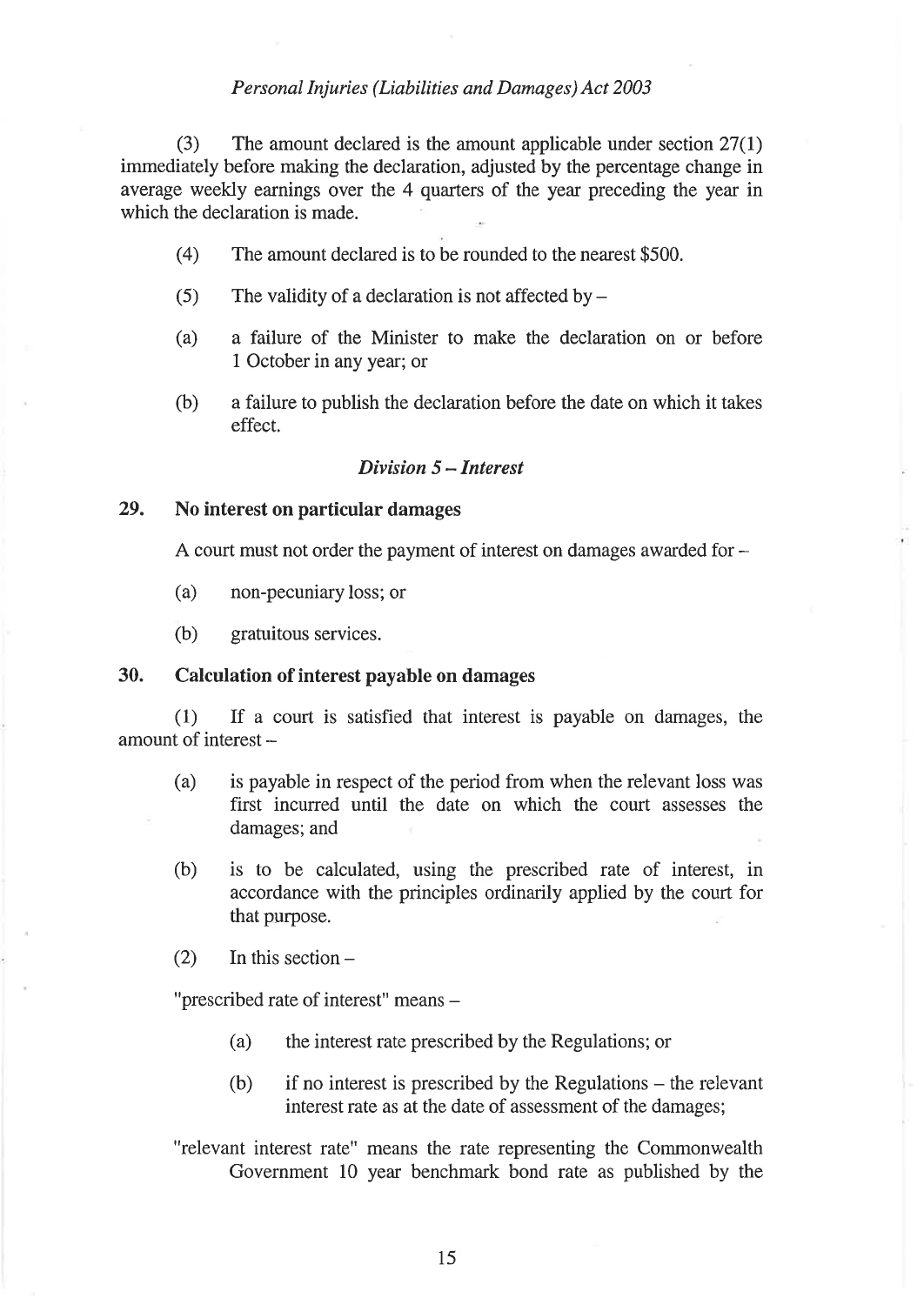Reserve Bank of Australia in the Reserve Bank of Australia Bulletin (however described) as applying  $-$ 

- (a) on the first business day of January of each year in respect of an assessment of damages during the period from 1 March until 31 August of that year; or
- (b) on the first business day of July of each year in respect of an assessment of damages made during the period from 1 September of that year until the last day of February of the following year.

#### Division 6 - Orders for structured settlements

#### 31. Meaning of "structured settlement"

For the purposes of this Division –

"structured settlement" means an order providing for the payment of all or part of an award of damages by one or both of the following means:

- (a) periodic payments funded by an annuity or other agreed means;
- (b) periodic payments in respect of future reasonable expenses for medical, hospital, pharmaceutical or attendant care services, payable as those expenses are incurred.

#### 32. Court may make order for structured settlement

The court may, with the consent of the parties to a proceeding, make an order for a structured settlement.

#### PART 5 - MISCELLANEOUS

#### 33. Regulations

(1) The Administrator may make regulations, not inconsistent with this Act, prescribing matters  $-$ 

- (a) required or permitted by this Act to be prescribed; or
- (b) necessary or convenient to be prescribed for canying out or giving effect to this Act.

(2) The Regulations may apply, adopt, incorporate or apply by reference (either wholly or in part or with or without modification) an instrument as in force at a particular time or as in force from time to time prescribed or published by an authority or body, whether or not a Territory authority or body.